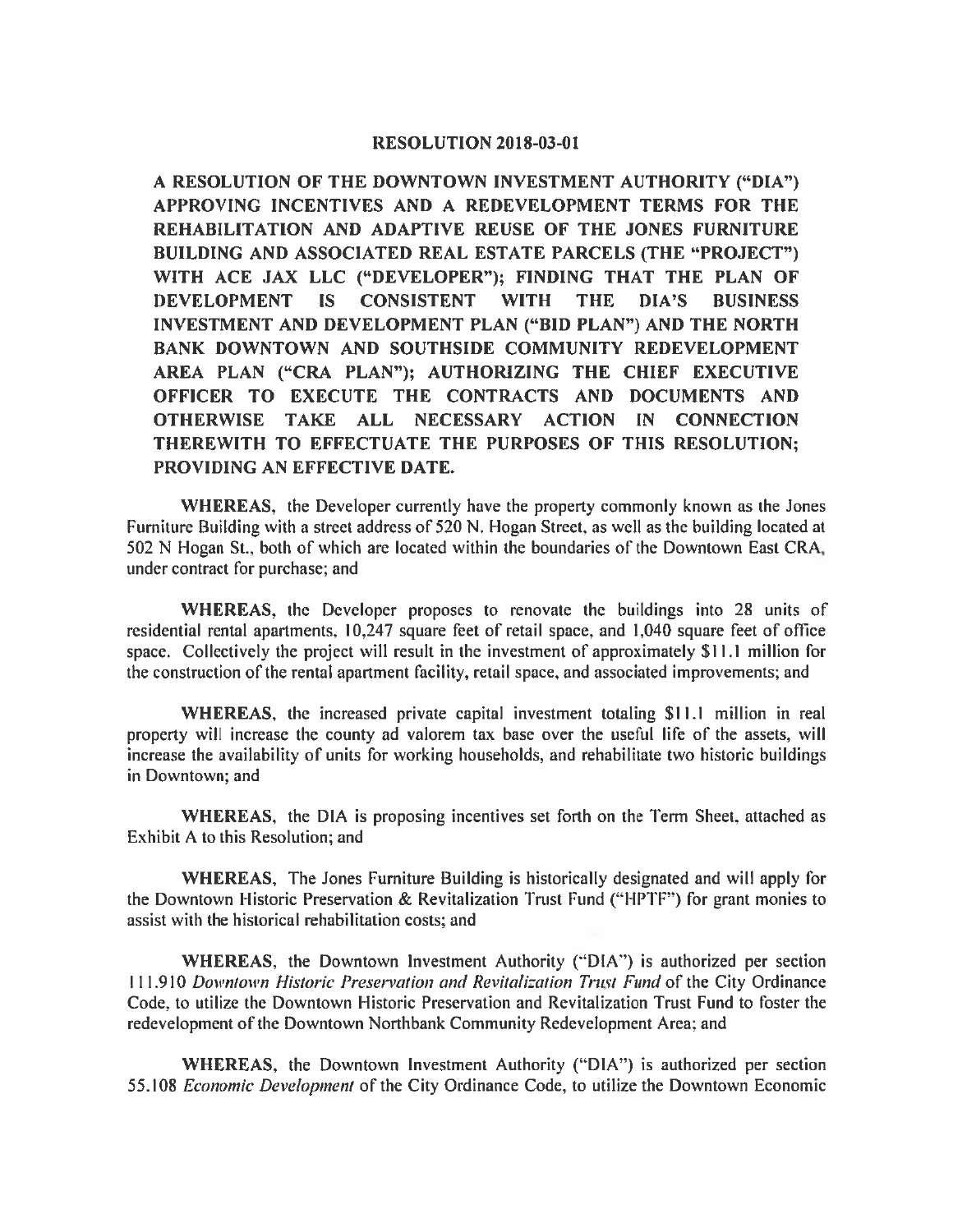## **RESOLUTION 2018-03-01** PAGE 2 OF 2

Development Fund to foster the redevelopment of the Downtown Northbank Community Redevelopment Area; and

WHEREAS, the Downtown Investment Authority ("DIA") is authorized per section 55.108(8)-(9)(b) *Economic Development* of the City Ordinance Code, to implement the BID Plan, grant final approval of redevelopment agreements, without further action of Council, in furtherance of the BID Plan: and

WHEREAS, to assist the Developer to increase the amount of residential units and retail space in Jacksonville will require financial assistance from the Downtown Investment Authority; NOW THEREFORE

BE IT RESOLVED, by the Downtown Investment Authority

The DIA finds that the recitals set forth above are true and correct and are Section 1. incorporated herein by this reference.

The DIA instructs the Chief Executive Officer of the Downtown **Section 2.** Investment Authority to take all necessary actions, including the filing of legislation before the City Council, to provide funding of up to \$1,500,000 from the Downtown Historic Preservation and Revitalization Trust Fund and up to \$750,000 from the Downtown Economic Development Fund, and the Disposition of the City owned surface parking lot to the Northwest of the project, for the redevelopment of the Jones Furniture Building and associated redevelopment project.

Section 3. The Chief Executive Officer is hereby authorized to execute the contracts and documents and otherwise take all necessary action in connection therewith to effectuate the purposes of this Resolution.

The Effective Date of this Resolution is the date upon execution of this Section 4. Resolution by the Chair of the DIA Board.

WITNESS:

## DOWNTOWN INVESTMENT AUTHORITY

There & Phys

lames Bailey, Chairman

 $-21 - 208$ 

|  | VOTE: In Favor: |  | Opposed: |  | Abstained: |  |
|--|-----------------|--|----------|--|------------|--|
|--|-----------------|--|----------|--|------------|--|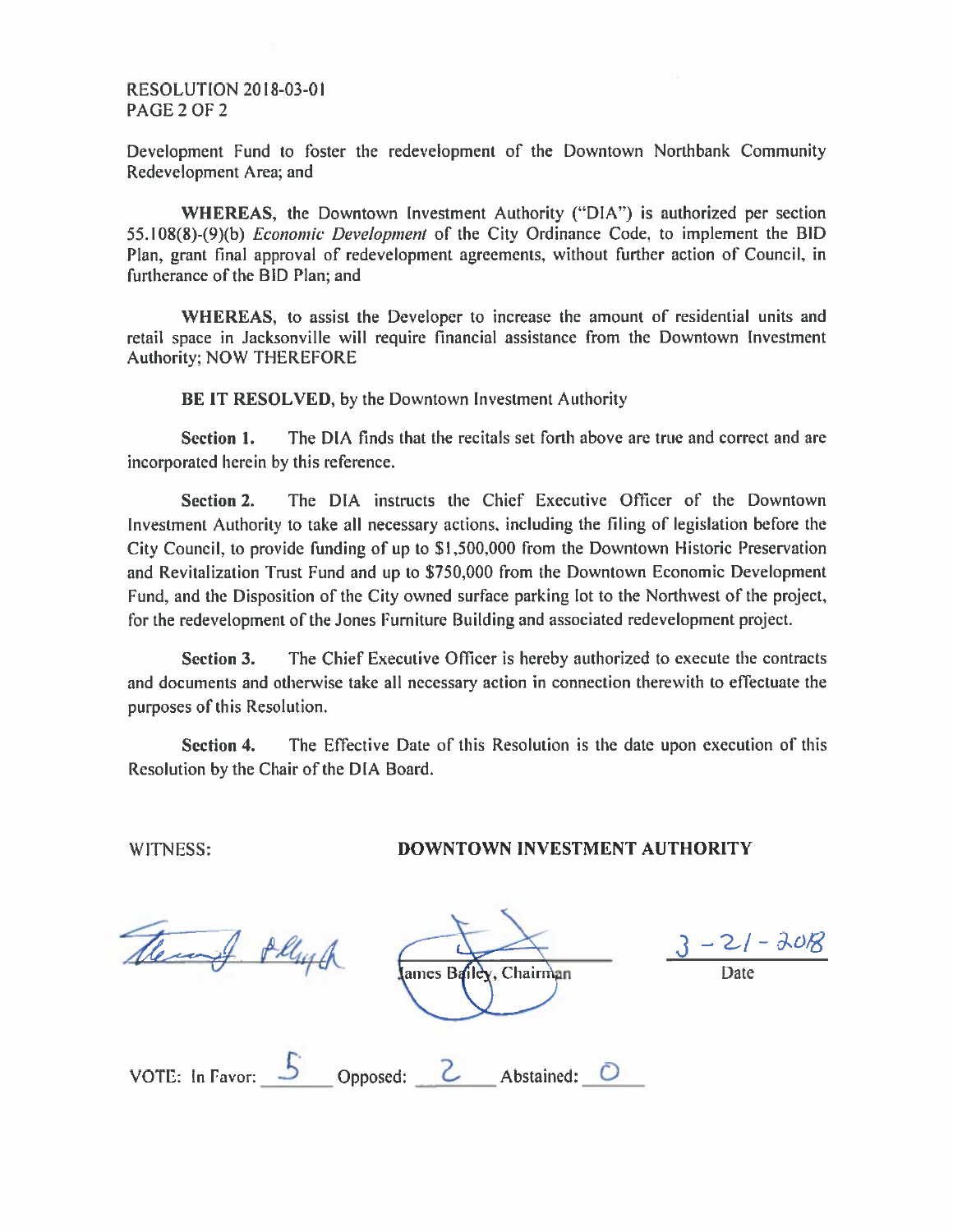

Final 02·23-2018

## TERM SHEET

Project Name: Jones Furniture Co. Building Mixed Use Redevelopment (residential/commercial)

Developer/ Applicant: ACE JAX, LLC

City Funding: No more than **\$2,370,141** (through the City of Jacksonville Downtown Investment Authority) over 21 years, as follows:

Infrastructure: No City of Jacksonville Infrastructure funding or support is requested.

Land: The City will sell the parking lot located at 0 Ashley St. W., RE Parcel # 073856-0000, with an estimated value of \$120,142.00 for \$1.00; a net benefit to the project of **\$120,141.00.** 

Grant: **\$1,500,000** (subject to verification of qualified development expenses) from the Downtown Historic Preservation and Revitalization Trust Fund (the "HPTF").

These grant funds shall be used in accordance with the Downtown Historic Preservation and Revitalization Trust Fund guidelines.

- THE HPTF Grant will be disbursed at issuance of the last needed Certificate of Occupancy ("CO") for the Building, both residential and commercial space.
- The Grants will be subject to standard "claw-back" language.

Loans: A loan from the Downtown Economic Development Trust Fund of no more than **\$750,000** currently payable over a Twenty (20) year period at a 1.50% annual Interest rate. The Loan will have a term of 252 months, with the first 12 months being interest only. The loan will fully amortize over the remaining 240 months of the loan term. The payments are estimated on the attached loan debt service schedule. This Loan will be secured with a  $2<sup>nd</sup>$  position mortgage on all the real property.

(The remainder of this page left intentionally blank}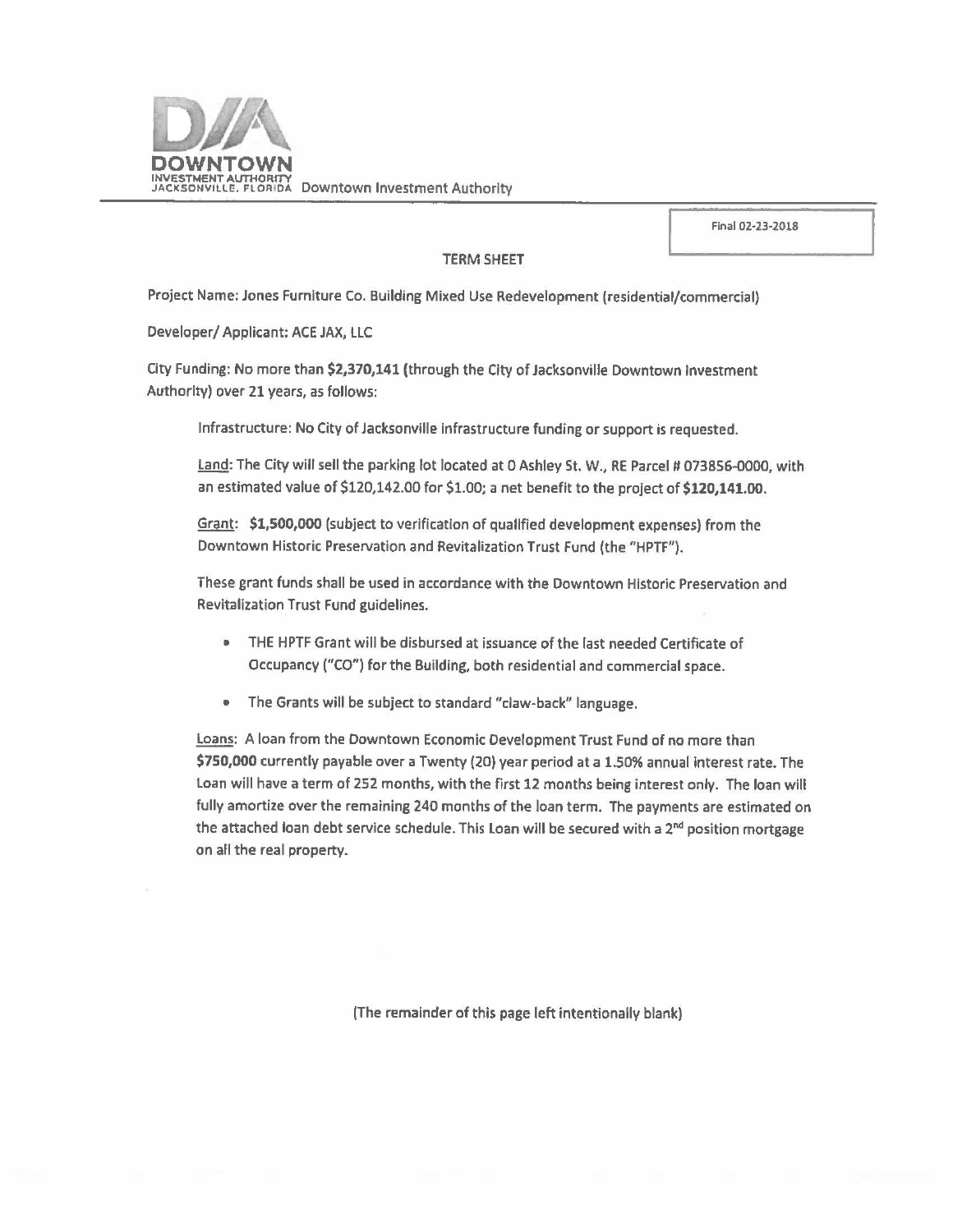Conditions: This Term Sheet is limited by the following conditions:

Downtown Investment Authority review of the development and construction tlmelines; and

A completed and approved application to the Jacksonville Historic Preservation Commission for the funding out of the Historic Preservation and Revitalization Trust Fund; and

These proposed financial terms are subject to and contingent upon the approval of the Downtown Investment Authority, the City of Jacksonville Administration, and the Jacksonville City Council.

All terms contained within this Term Sheet are contingent upon the successful commitment and closing of all Historic Rehabilitation Tax Credit Agreements, Construction /Senior Debt Agreements and Commitments, Any Private Junior Lien Loan Agreements and Commitments, evidence of Marketable Title by the Developer, and the inclusion of the City of Jacksonville Lease(s) as also insureds under the Developer's Property & Casualty insurance, and the Hotel Management & Operating Agreement. All terms contained within this Term Sheet are also contingent upon evidence of the funding of the Developer's Equity commitment.

There will be additional terms, conditions, rights, responsibilities, warranties and obligations for both parties shall be determined in a later negotiated mutually agreeable written contract (or multiple written contracts as is deemed necessary).

This Term Sheet expires and becomes void, if not executed by the Parties by April 3, 2018.

Additionally, this Term Sheet expires and all the terms contained within become void, upon October 1, 2018, unless extended in writing by the parties.

(The remainder of this **page** left intentionally blank)

(Signature **Page** to Follow)